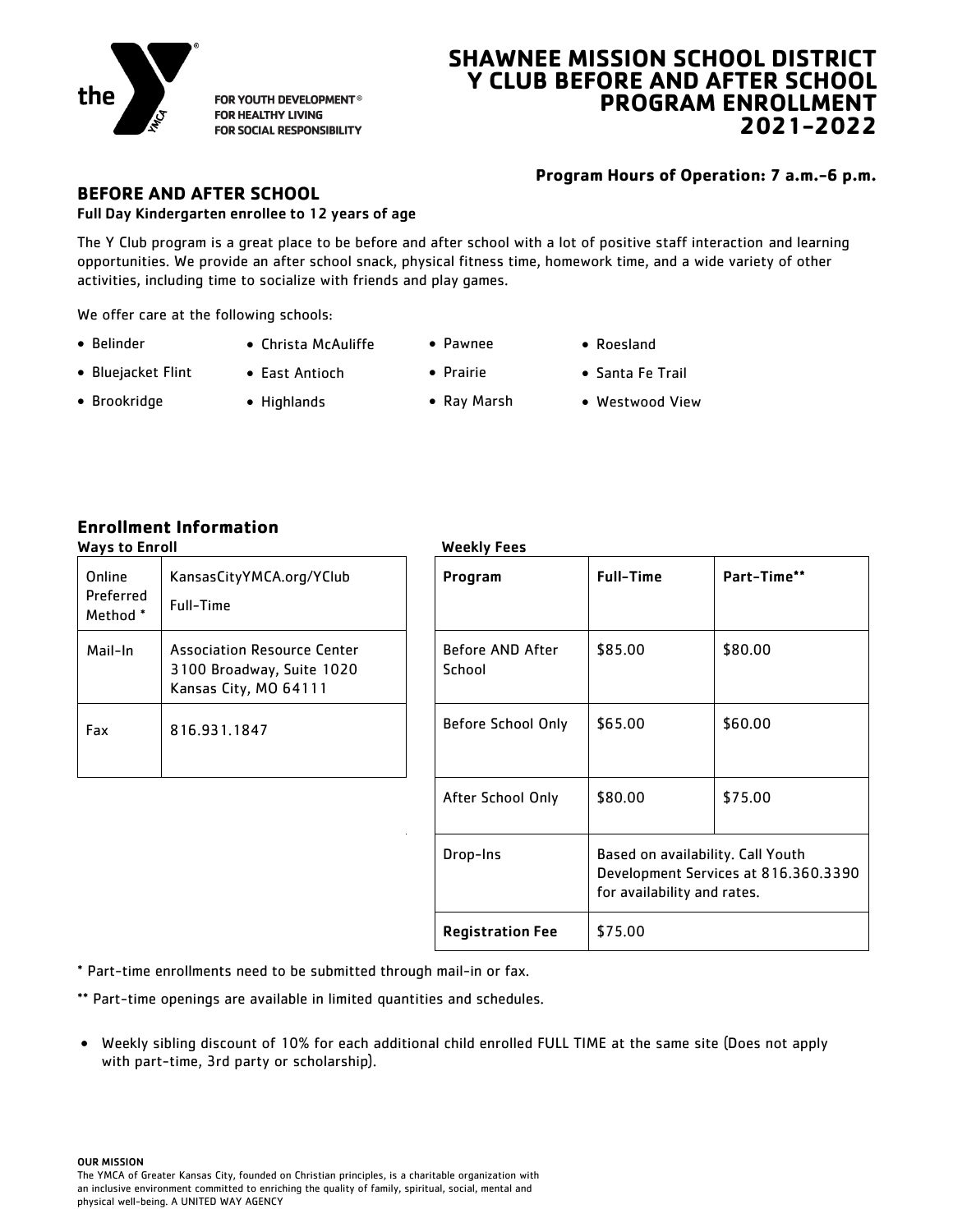### Enrollment Dates

- May 12: Full-time enrollment begins for all families.
- July 1: Part-time enrollment begins.
- July 16: Thanks to the generosity of donors, the Y provides financial assistance to those who qualify. July 16, 2021, is the deadline to apply for financial assistance and have your award begin on the first day of school. Financial assistance applications will be accepted after July 16, and awards for those who qualify will be based on availability. All forms must be complete for an application to be entered into the review process.
- August 2: Must register by August 2 to be eligible for a first day of school start date. Your email receipt will serve as a registration confirmation.

IMPORTANT: Y Club registration closes when a site reaches capacity. If site capacity is reached, you may request to be placed on the interest list. Minimum program enrollment numbers must be met for a Y Club program to occur.

### Program Information

- At the time of enrollment, the registration fee plus the first week of payment is due.
- Payments are due weekly and can be paid by electronic draft, online or by check/money order at your school to the YMCA staff. Check payments are due on Monday one week prior to the week of care.
- Programs are licensed and participate in the child care state subsidy program.
- Financial assistance is available for those who qualify (based on availability.)
- Fees are based on enrollment and not on attendance. Fees are not pro-rated based on the number of days in a week.
- Registrations for future start dates require payment for all weeks up to the start date.
- Changes to enrollment are based on availability and are required in writing one business week prior to the effective date of the change.
- Requesting a change from full-time to part-time does not guarantee availability of a part-time spot.
- Withdrawing from the program requires one week's notice in writing on the Change/Drop Request form.
- Because we are committed to protecting your privacy, email registrations and email payment information are not accepted.

### Discipline Policy

Our discipline policy is youth-centered and designed to achieve a positive outcome to misbehaviors and conflicts. We acknowledge good behaviors. We respond to misbehaviors and conflicts in an appropriate manner. We have zero-tolerance for violence and bullying; we follow the school or district policy in which the programs is held. We have the right to suspend or expel children from our programs if they or their families threaten the safety or interfere with the sustainability of a quality program. When misbehaviors occur, we will redirect behaviors, discuss the situation, and suggest a more appropriate course of action. We will also develop a guidance plan and when necessary, meet with families to resolve the misbehavior. If inappropriate behavior continues, it might be necessary to implement consequences such as loss of privilege or a brief separation from the group. If timeout is used, it will be no longer than 1 minute per year of age. Group timeouts are prohibited by the Y.

### Program and Administrative Fees

- A late payment fee of \$20 is charged if your payment is received after the due date.
- A late pickup fee of \$1 is charged per minute per child. Late pickup fees are due when your child is picked up.
- Administrative Fee for enrollment changes: \$25 per request.
- Reenrollment Fee (if your child leaves the programs and returns in the same school year): \$25.

#### **Public Health Disclaimer**

In the event Y Club services must be closed for a period of time by the school district or government office, 50% of the program fee may be required to ensure program continuity.

For more information, visit KansasCityYMCA.org/YClub. For program and account information, call the Youth Development Services Support Line at 816.360.3390.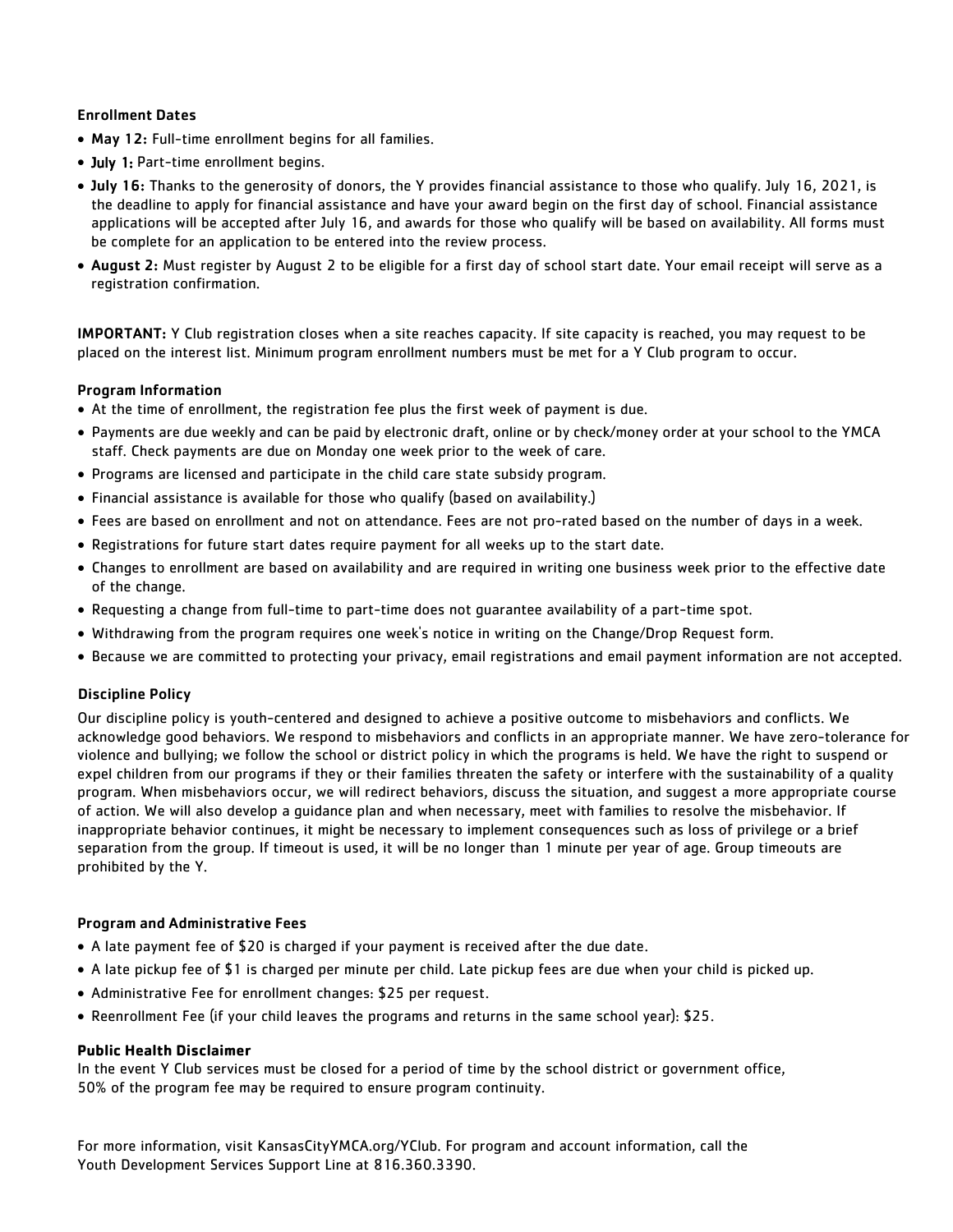

FOR YOUTH DEVELOPMENT® **FOR HEALTHY LIVING FOR SOCIAL RESPONSIBILITY** 

# **SHAWNEE MISSION SCHOOL DISTRICT Y CLUB BEFORE AND AFTER SCHOOL PROGRAM ENROLLMENT 2021-2022**

| <b>For Office Use Only:</b> |                       |  |
|-----------------------------|-----------------------|--|
| <b>Customer ID</b>          |                       |  |
|                             |                       |  |
| Signature                   | <b>Date Processed</b> |  |
|                             |                       |  |

Please type or print neatly and complete all sections. Incomplete or illegible registration forms will not be processed.

| <b>Participant Information</b> |                     |               |                            |                           |
|--------------------------------|---------------------|---------------|----------------------------|---------------------------|
| <b>Child's Name</b>            |                     | Date of Birth | Male<br>П<br>$\Box$ Female | Grade in School-Fall 2021 |
| <b>Address</b>                 |                     |               |                            |                           |
| City                           |                     | State         | Zip                        |                           |
| <b>Primary Guardian Name</b>   |                     |               |                            |                           |
| Employer                       |                     |               |                            |                           |
| <b>Primary Phone</b>           | <b>Mobile Phone</b> |               |                            |                           |
| Email                          |                     |               |                            |                           |
| <b>Secondary Guardian Name</b> |                     |               |                            |                           |
| Employer                       |                     |               |                            |                           |
| <b>Primary Phone</b>           | <b>Mobile Phone</b> |               |                            |                           |
| Email                          |                     |               |                            |                           |

| <b>Enrollment Information</b> |                                                                                                                                                                                                                                                             |  |  |
|-------------------------------|-------------------------------------------------------------------------------------------------------------------------------------------------------------------------------------------------------------------------------------------------------------|--|--|
|                               | List school. School name REQUIRED to process enrollment.                                                                                                                                                                                                    |  |  |
|                               |                                                                                                                                                                                                                                                             |  |  |
| Program:                      | <b>Full-Time Before School Only \$65.00</b><br>Full-Time Before AND After School \$85.00<br>Full-Time After School Only \$80.00<br>Part-Time Before School Only \$60.00<br>Part-Time Before AND After School \$80.00<br>Part-Time After School Only \$75.00 |  |  |
|                               | Drop-In Only                                                                                                                                                                                                                                                |  |  |
| If Part-Time: $\Box$          | Monday<br>Wednesdav<br>Thursday<br>Friday<br>Tuesday<br>$\Box$<br>$\mathbf{I}$                                                                                                                                                                              |  |  |
|                               | . Part-time rates apply to care for 3 set days. Part-time care is offered on a limited basis.<br>• Full-time care is 4 to 5 set days per week.                                                                                                              |  |  |

#### **OUR MISSION**

The YMCA of Greater Kansas City, founded on Christian principles, is a charitable organization with an inclusive environment committed to enriching the quality of family, spiritual, social, mental and physical well-being. A UNITED WAY AGENCY